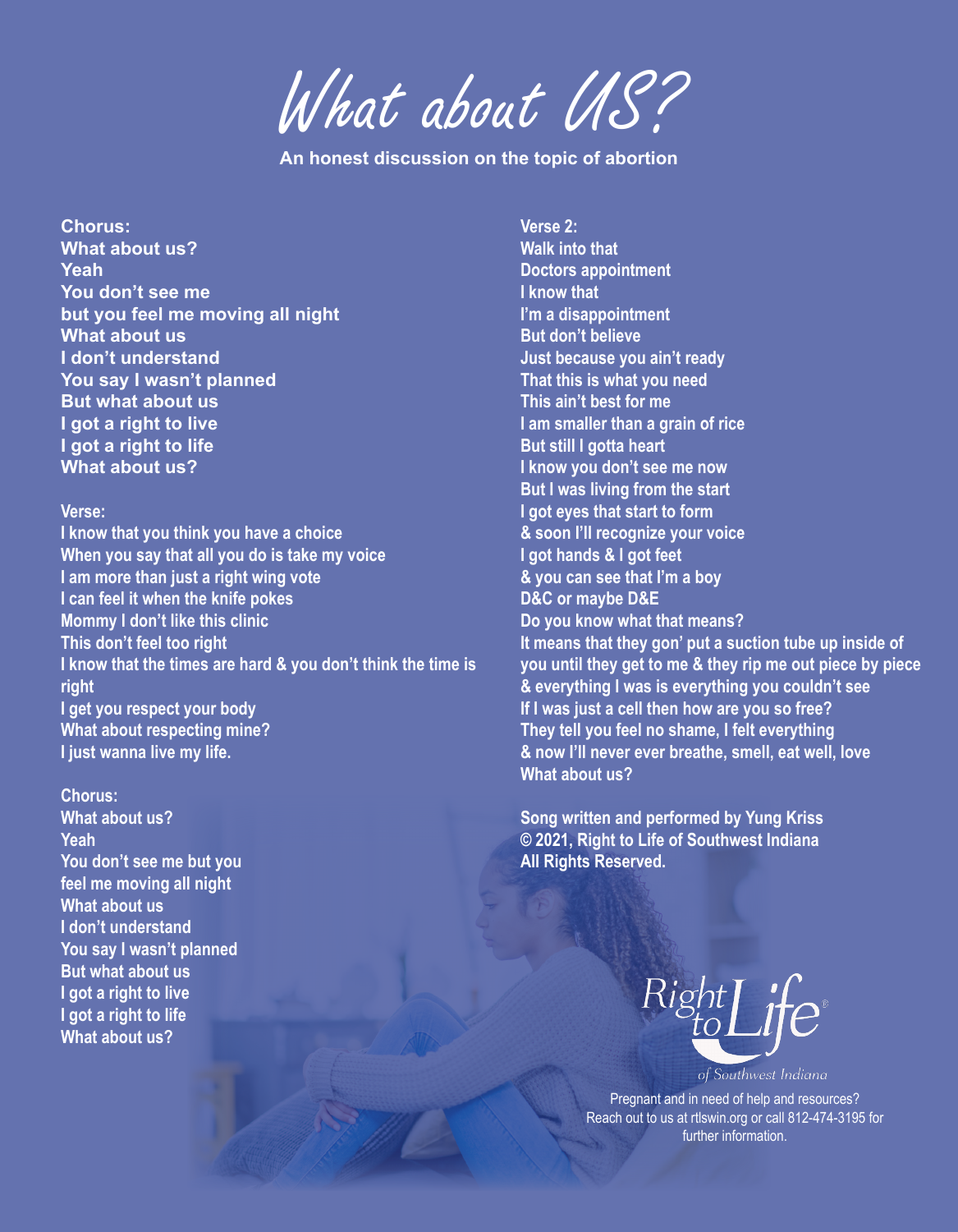Questions for Discussion

- *1. Watch the video of "What About Us?" and then read the lyric aloud in your group.*
- *2. What is happening in the video?*
- *3. What does it mean to have an abortion?*

# **Definition of Abortion Methods**

### **D & E Abortion**

Second Trimester

A dilation (dilatation) and evacuation abortion, D&E, is a surgical abortion procedure during which an abortionist first dilates the woman's cervix and then uses instruments to dismember and extract the baby from the uterus. The D&E abortion procedure is usually performed between thirteen and twenty-four weeks LMP (that is thirteen to twenty-four weeks after the first day of the woman's last menstrual period).

### **Chemical Abortion (or The Abortion Pill)**

There are two medications used during a typical medical abortion. The first is mifepristone (also called the abortion pill, RU-486, or Mifeprex). About two days after this is taken, the second round of medication is given, called misoprostol. This causes the contractions, the fetus and placenta are expelled, and the abortion is completed.

The second step of medical abortion involves taking a different medication, called misoprostol, or Cytotec, about two days later. This medication causes contractions, which helps the woman deliver the fetus. This process is typically complete within 24-48 hours after the second pills are ingested. The abortion pill reversal is not effective after misoprostol is taken.

One to two weeks later, the woman will return to the clinic for a follow-up exam to ensure that the abortion was complete. If it was not, a surgical abortion may have to be performed. \*Read more on the Abortion Pill Reversal.

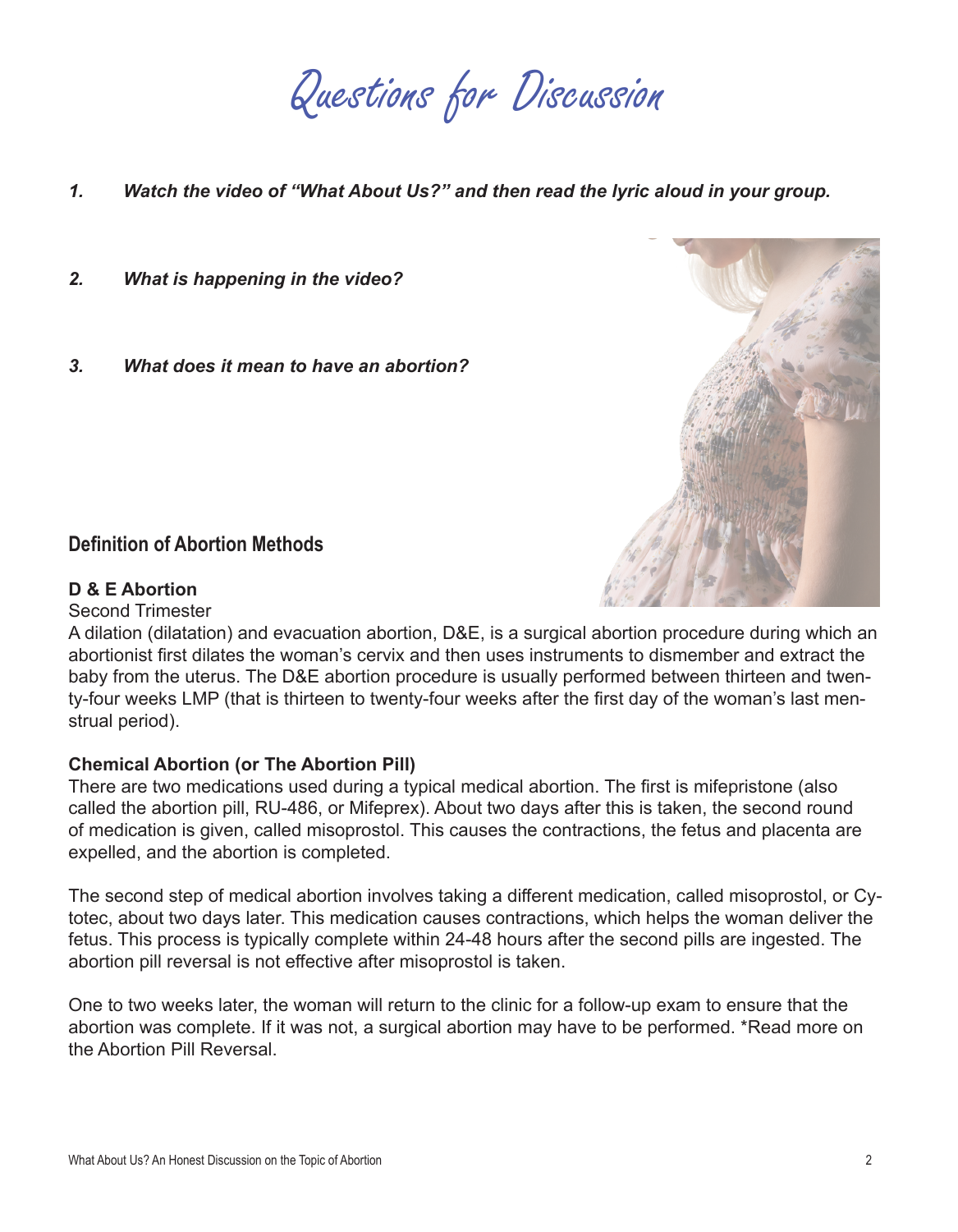- *4. What are reasons women choose to have abortions?*
- *5. Is it ok to have an abortion?*
- *6. Do we all have a right to life? Even the pre-born?*

# *7. What does the Bible have to say about abortion? Read the following passages and write out a summary of each verse below:*

Exodus 20:13

Psalm 139:13-16

Jeremiah 1:5

Psalm 127:3-5

Proverbs 6:16-19

Genesis 1:27

# *8. Can and will God forgive abortion?*